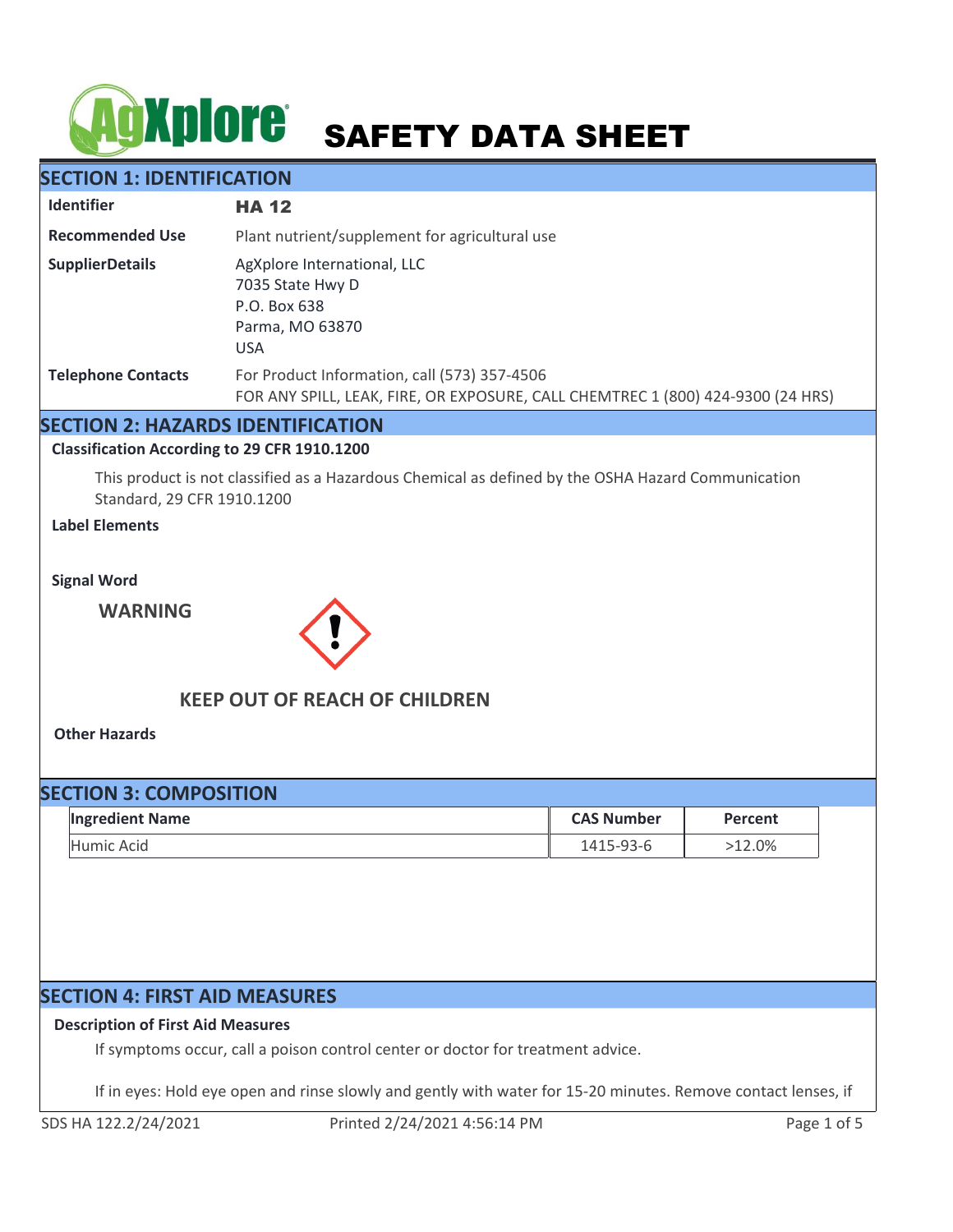present, after the first 5 minutes, then continue rinsing eye.

If on skin: Take off contaminated clothing. Rinse skin immediately with plenty of water for 15-20 minutes. If swallowed: Call a poison control center or doctor immediately for advice. Have person sip a glass of water if able to swallow Do not induce vomiting unless told to do so by a poison control center or doctor. Do not give anything by mouth to an unconscious person.

If inhaled: Move person to fresh air. If person is not breathing, call 911 or an ambulance, then give artificial respiration, preferably by mouth-to-mouth, if possible.

## **Most Important Symptoms and Effects Acute and Delayed**

#### **Immediate Medical Attention and Special Treatment**

Treat symptomatically. Have container with you when seeking medical advice.

Note to physician: No specific antidote. Treat symptomatically and according to the condition of the patient.

# **SECTION 5: FIRE-FIGHTING MEASURES**

#### **Extinguishing Media**

Use water fog or fine spray, dry chemical fire extinguishers, carbon dioxide fire extinguishers, or foam. Do not use direct water stream, as this may spread the fire.

#### **Special Hazards Arising from the Substance or Mixture**

Avoid inhaling the fumes.

## **Special Protective Equipment and Precautions for Firefighters**

Wear positive-pressure self-contained breathing apparatus (SCBA) and protective fire-fighting gear. If protective equipment is not available or is not used, fight fire from a protected location or safe distance. Consider the use of unmanned hold holders or monitor nozzles. Keep people away. Isolate the fire and deny unnecessary entry. Move container from fire area if this is possible without hazard. Immediately withdraw all peronnel from the area in case of rising sound from venting safety devices or discoloration of the container. Use water spray to cool fire exposed containers and fire affected zone until fire is out and the danger of reignition has passed.

# **SECTION 6: ACCIDENTAL RELEASE MEASURES**

## **Personal Precautions Protective Equipment and Emergency Procedures**

Avoid inhalation of vapors, dusts, and spray mist. Avoid contact with skin and eyes. Spilled material may cause a slipping hazard. Use appropiate personal protective equipment (see section 8).

#### **Environmental Precautions**

Prevent further spillage if safe to do so. Prevent from entering into soil, ditches, sewers, waterways, and/or groundwater.

#### **Methods and Materials for Containment and Cleanup**

Contain spilled material if possible. Absorb with inert material and dispose of in accordance with applicable regulations. See additional information in Section 13 Disposal Considerations.

# **SECTION 7: HANDLING AND STORAGE**

## **Advice on Safe Handling**

Wear protective equipment. Avoid contact with eyes, skin, and clothing. Do not eat, drink, or smoke while handling this product. Ensure adequate ventilation. Avoid inhalation of dusts, vapors, or spray mist. Avoid prolonged exposure. Wash hands thoroughly after handling.

#### **Conditions for Safe Storage**

Store in original container. Do not freeze. Store away from direct sunlight or ultraviolet light. Store in a dry place. Do not reuse empty container. Do not allow water to be introduced into container. Do not contaminate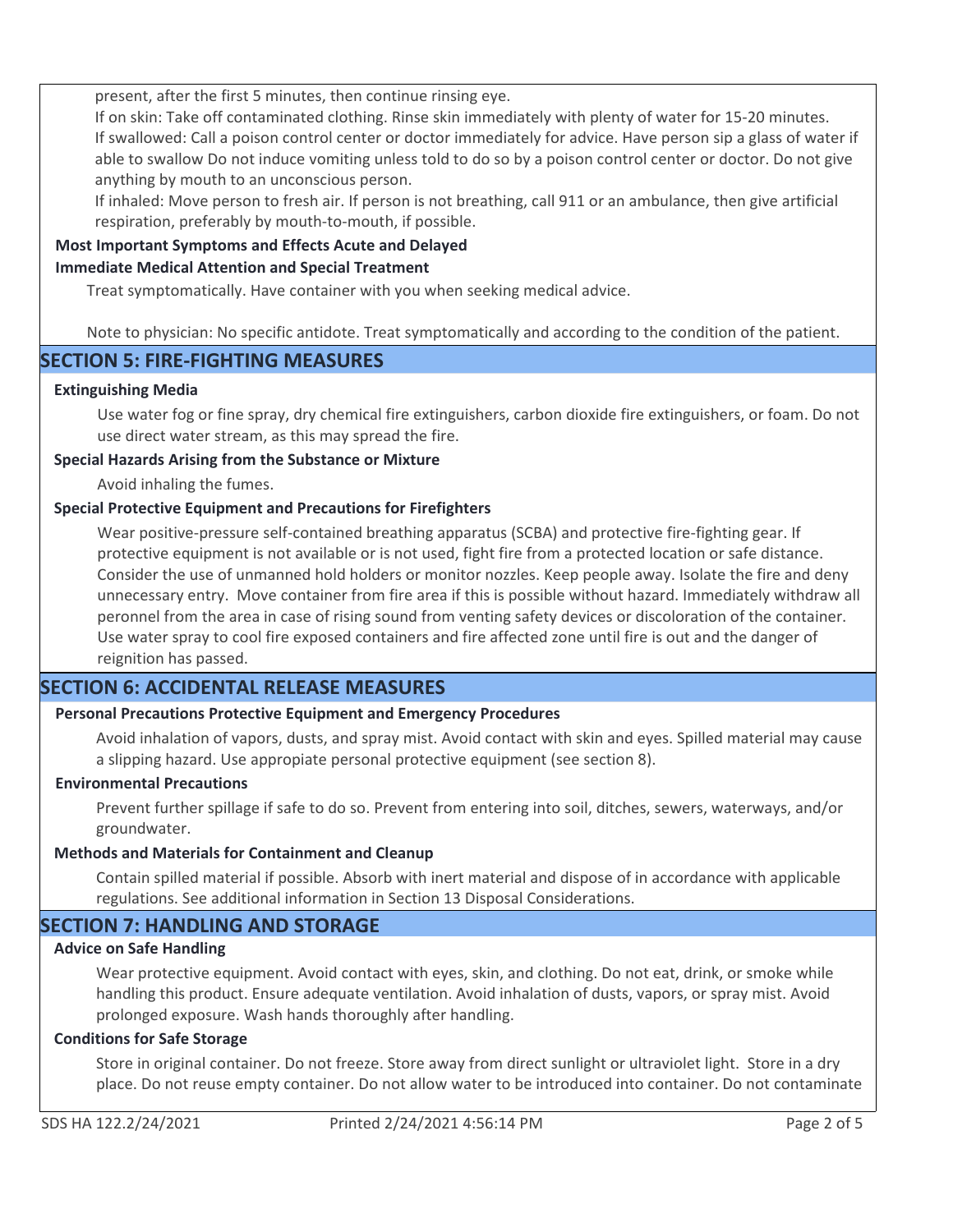water, food, or feed by storage or disposal.

# **SECTION 8: EXPOSURE CONTROLS/PERSONAL PROTECTION**

# **Control Parameters**

No TLV/PEL listings for this mixture.

Appropriate engineering controls: Provide adequate ventilation. Provide eyewash station and safety shower.

# **Exposure Controls**

Personal Protective Equipment: Wear splashproof goggles or shielded safety glasses, chemical-resistant gloves, long pants, long-sleeved shirt, shoes plus socks, and a chemical-resistant apron.

# **SECTION 9: PHYSICAL AND CHEMICAL PROPERTIES**

| <b>Physical State</b> | Liquid                 | <b>Evaporation Rate</b>          | Not Established        |
|-----------------------|------------------------|----------------------------------|------------------------|
| Appearance/Color      | Dark Brown             | Specific Gravity (H2O = $1.0$ )  | 1.20                   |
| Odor                  | Mild Odor              | Solubility in Water (by Weight)  | Dispersible            |
| <b>Odor Threshold</b> | No test data available | <b>Autoignition Temperature</b>  | No test data available |
| pH                    | $8.0 - 9.0$            | <b>Decomposition Temperature</b> | No test data available |
| <b>Freezing Point</b> | 32 °F                  | <b>Viscosity</b>                 | Not available          |
| <b>Flash Point</b>    | Closed Cup 102 °C      | <b>Liquid Density</b>            | $10.0$ lbs/gal         |
| <b>Vapor Pressure</b> | No test data available |                                  |                        |

# **SECTION 10: STABILITY AND REACTIVITY**

#### **Reactivity**

Stable. No dangerous reaction potential known under normal conditions of use.

#### **Chemical Stability**

Stable under normal temperature and storage conditions.

# **Possibility of Hazardous Reactions**

Stable under normal conditions.

#### **Conditions to Avoid**

Avoid exposure to strong oxidizers, strong bases, and strong acids. Avoid extreme heat, open flame, sparks, and other sources of ignition.

#### **Incompatible Materials**

Strong acids, strong bases, and strong oxidizers.

## **Hazardous Decomposition Products**

Decomposition products depend upon temperature, air supply, and the presence of other materials. Decomposition products may include, but are not limited to: aldehydes, alcohols, esters, and organic acids.

# **SECTION 11: TOXICOLOGICAL INFORMATION**

## **Information on Toxicological Effects**

ROUTES OF EXPOSURE Eye contact: May cause irritation. Skin contact: Can be absorbed, may cause irritation. Inhalation: Unknown. Ingestion: Unknown.

EXPOSURE SYMPTOMS

 Eye irritation: stinging, tearing, redness, swelling, and blurred vision. Skin irritation: Burning and skin damage.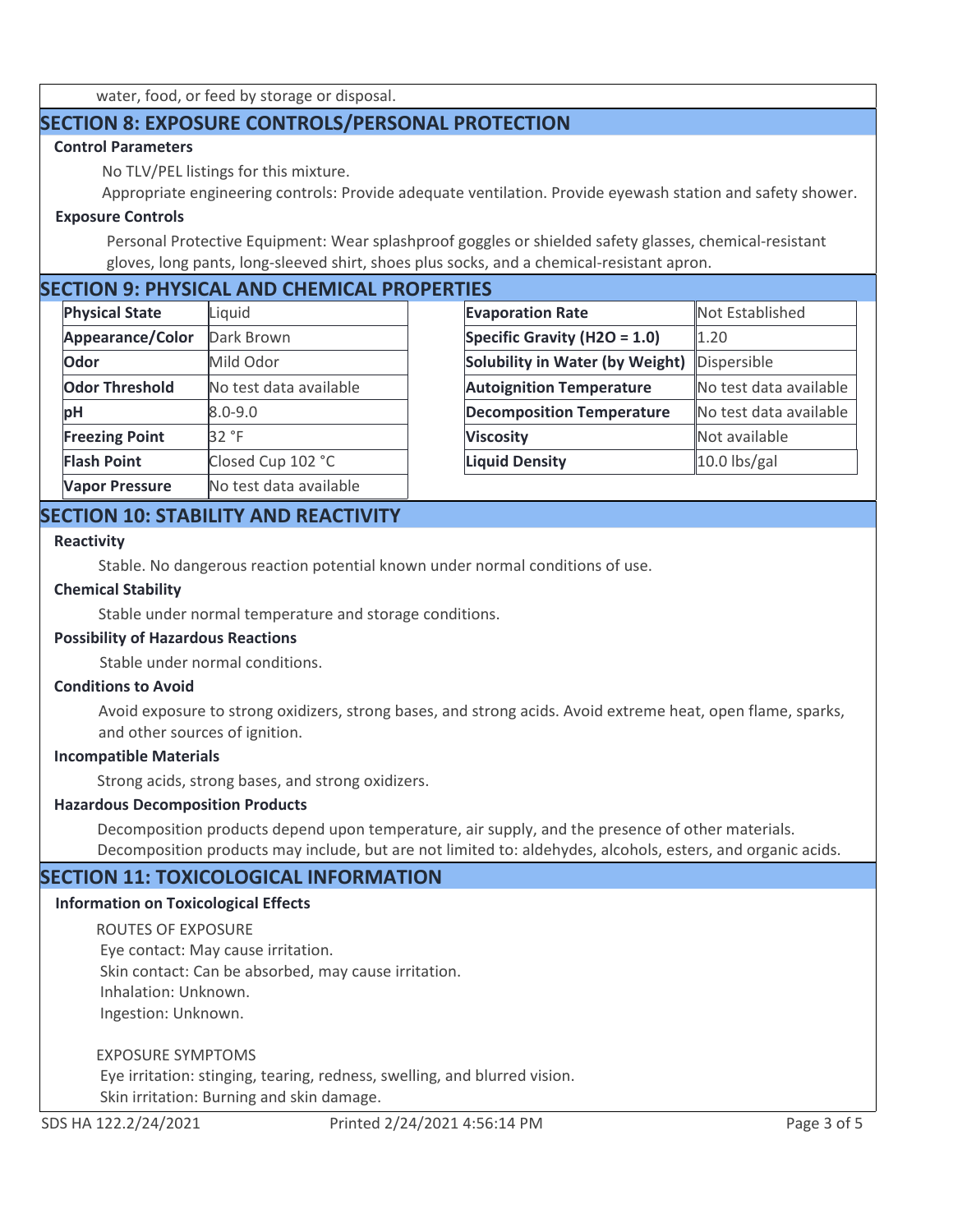Allergic skin reaction:Redness and rash.

# ACUTE AND CHRONIC EFFECTS

Contact may irritate or burn eyes. Components may be absorbed into the body through the skin. Prolonged inhalation may be harmful. Prolonged exposures may cause chronic effects.

## ACUTE TOXICITY

 Oral: N/A Dermal: N/A Eye damage/eye irritation: May cause slight temporary eye irritation. Mist may cause eye irritation. Skin corrosion/irritation: N/A Carcinogenicity: N/A

# **SECTION 12: ECOLOGICAL INFORMATION**

# **Ecotoxicity**

This product is not classified as environmentally hazardous.

Aquatic Acute Toxicity: EC50 Algae: N/A LC50 Crustacea: N/A LC50 Fish: N/A

# **Persistence and Degradability**

Material is readily biodegradable.

## **Bioaccumulative Potential**

No data available.

## **Mobility in Soil**

No data available.

# **Other Adverse Effects**

No other known adverse effects.

# **SECTION 13: DISPOSAL CONSIDERATIONS**

## **Waste Treatment Methods**

Do not reuse empty container. Triple rinse, then offer for recycling or disposal in a sanitary landfill, or by other means in accordance with local, state, and federal regulations.

Dispose of waste materials at an approved waste disposal facility. Do not dump material in sewer or any body of water, or on the ground.

# **SECTION 14: TRANSPORT INFORMATION**

## **Transportation**

DOT Non-Bulk: Not Regulated

DOT Bulk: Not Regulated

# **SECTION 15: REGULATORY INFORMATION**

# **Safety, Health, and Environmental Regulations**

NFPA Hazard Rating: (0 = Least, 1= Slight, 2=Moderate, 3=High, 4= Severe)

0 Health

- 1 Fire
- 0 Reactivity